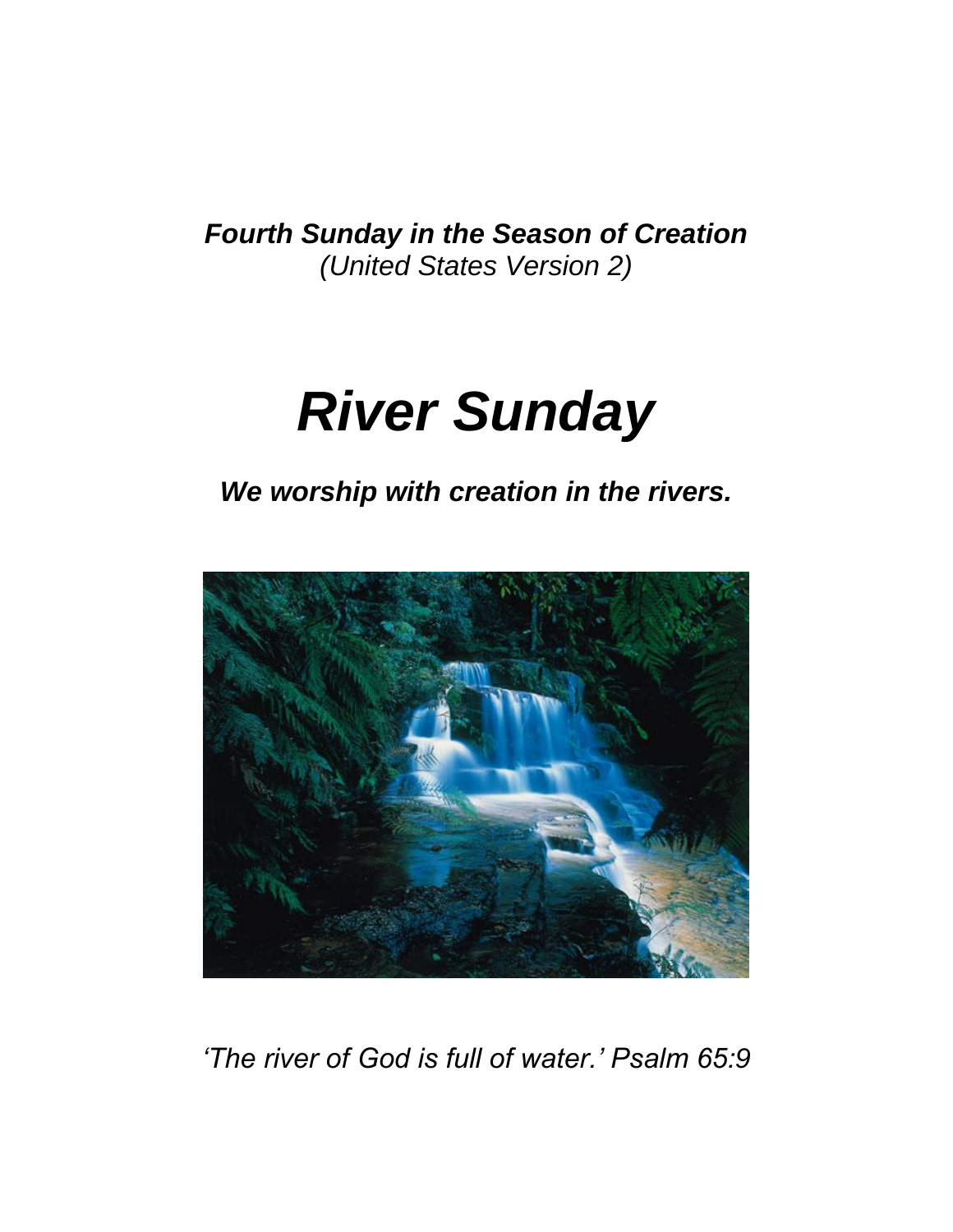#### **GATHERING IN GOD'S NAME**

- *1. This Sunday we worship among the rivers. Ideally this would take place beside a river or a waterfall. The mysterious world of a river can be experienced in church by using symbols of the fountains, streams, and waterways that fertilize our land. These may include reeds, fish, frogs, and other creatures. If possible, the water at the center of the sanctuary is flowing over rocks to symbolize Christ, the water of life.*
- *2. A psalm, hymn, or anthem may be sung when the presiding ministers enter or after the greeting.*
- *3. An Invocation, such as the one that follows, may be said before or after the greeting.*

In the name of the Creator, the fountain of life, in the name of Christ, the pulse of life, and in the name of the Spirit, the breath of life. Amen. **Holy! Holy! Holy! Earth is filled with God's presence.**

*4. The Greeting. The presiding minister greets the people in these or other suitable words.*

The Lord of life be with you. **And also with you.**

*5. These or similar responses are used.*

Christ, we gather in your name to worship in this sanctuary called Earth, **a planet filled with your presence, quivering in the forests, vibrating in the land, pulsating in the wilderness, shimmering in the rivers.**

God, reveal yourself to us in this place and show us your face in all creation.

**Holy! Holy! Holy! Earth is filled with God's presence.**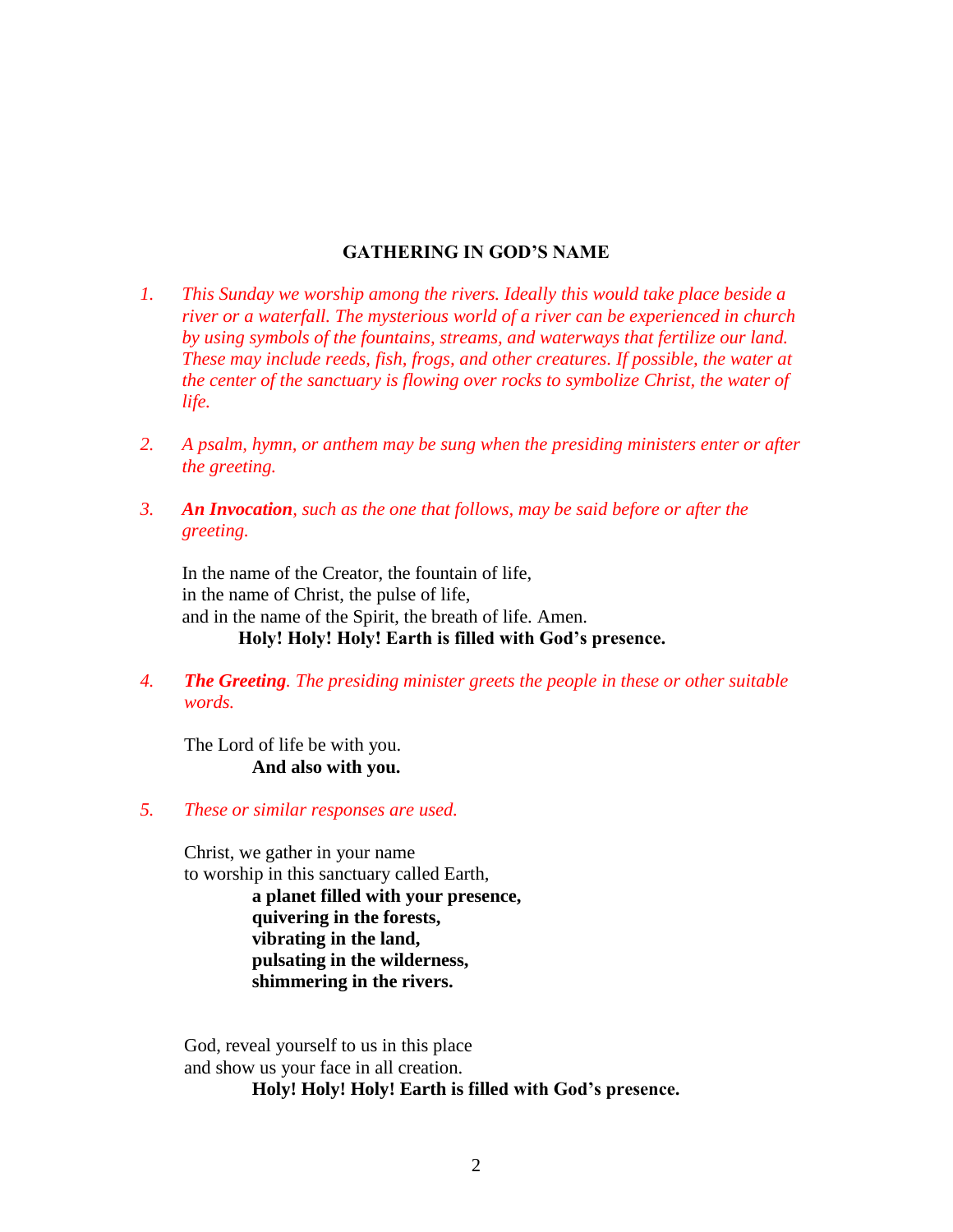*6. An Invitation. In these and similar words, the minister or members of the congregation may invite creatures of the rivers to worship.*

We invite the rivers to worship with us:

**the Mississippi, the Hudson, and all the rivers that flow to the sea.**

We invite the country creeks to sing: **perch, sunfish, and flashing bass, trout streams and gurgling springs.**

We invite the fauna to praise God with us: **loon, heron, and mallard duck, dragonflies and sleepy tortoises.**

We join with the waters in praising God: **waterfalls singing upstream and ripples dancing at the river mouth.**

We celebrate the song of the river! **Sing, river, sing!**

We invite you to name river creatures to join us in worship.

*The names of other creatures or parts of the rivers may be added by members of the congregation.*

We celebrate the song of the river! **Sing, river, sing!**

*7. A hymn or song may follow that celebrates creation, especially the world of the river. Children or other members of the congregation may enter the church with tall reeds, shiny rocks, balloons and banners portraying frogs, turtles, fish, and other river creatures. These are placed beside the flowing water at the center of the sanctuary. Two children may carry pitchers of water that are poured into the flowing water in the sanctuary.*

### **CONFESSION AND ABSOLUTION**

*8. A Remembering.* A *small piece of rosemary, a sprig of holly, a leaf, or another plant, a symbol of remembrance, may be given to the people as a reminder of our past connection with creation.*

As we take this plant in our hands we remember the rivers where we have sailed and played.

> **O God, we thank you for the splendors of creation and the gift of rivers.**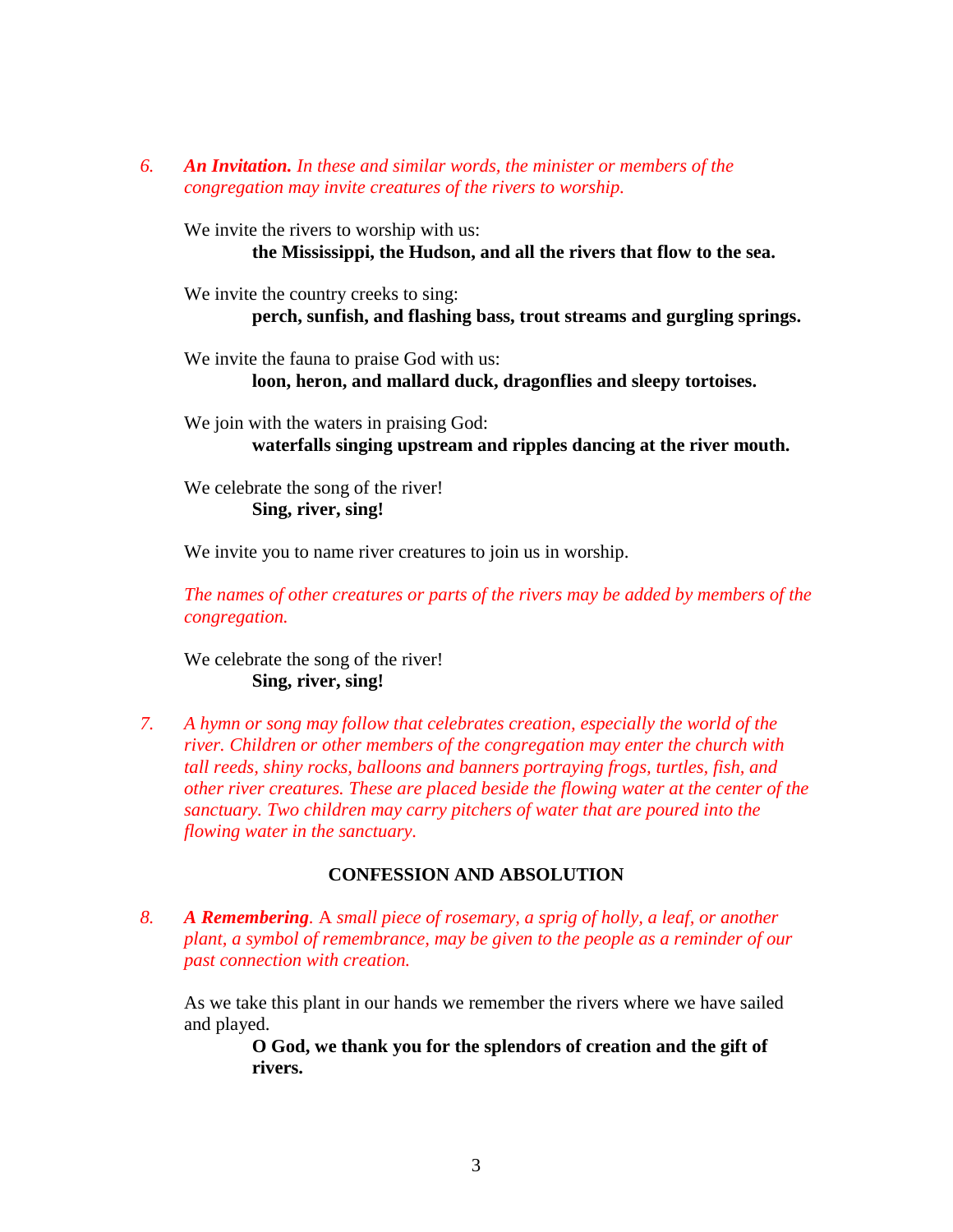We remember and confess how we have poisoned and polluted the rivers in our garden planet.

**Christ, crucified on a tree, hear our cry.**

We regret that we have forgotten Earth and treated this garden planet as a beast to be tamed and as a place to be ruled.

**Christ, the hope of all creation, we lament our failings.**

*9. A Confession. Two representatives of the people may approach two glass bowls of water beside the flowing water in the sanctuary. Into one may be poured red dye to represent the toxins we have allowed to flow into the rivers and into another are tipped crude pieces of waste. These bowls may be held aloft for all to see.*

We have polluted our rivers with poisons, treated our streams as waste dumps, drained our wetlands of life, and turned living waters into deathtraps.

**Christ, the source of all life, we are sorry. We are sorry.**

*10. The Absolution. The people may sit in silence or they may name aloud sins against the rivers. The presiding minister declares the absolution.*

Christ hears your confession from the cross and forgives your sins against the rivers.

> **Christ, teach us to love Earth and return to Earth as our home.**

I speak for Christ: I invite you to come home to Earth by rejoicing in our rivers. **Shalom! Shalom! We are coming home!**

## *11. The Kyrie. The minister may add the Kyrie Eleison.*

As we come home to Earth, **Christ, have mercy.**

As we seek to love our home, **Christ, have mercy.**

As we seek to care for our planet, **Christ, have mercy.**

*12. The Gloria in Excelsis, a suitable hymn of praise or the following invocation may be said or sung.*

Glory to God in the highest! **And on Earth peace with all creation!**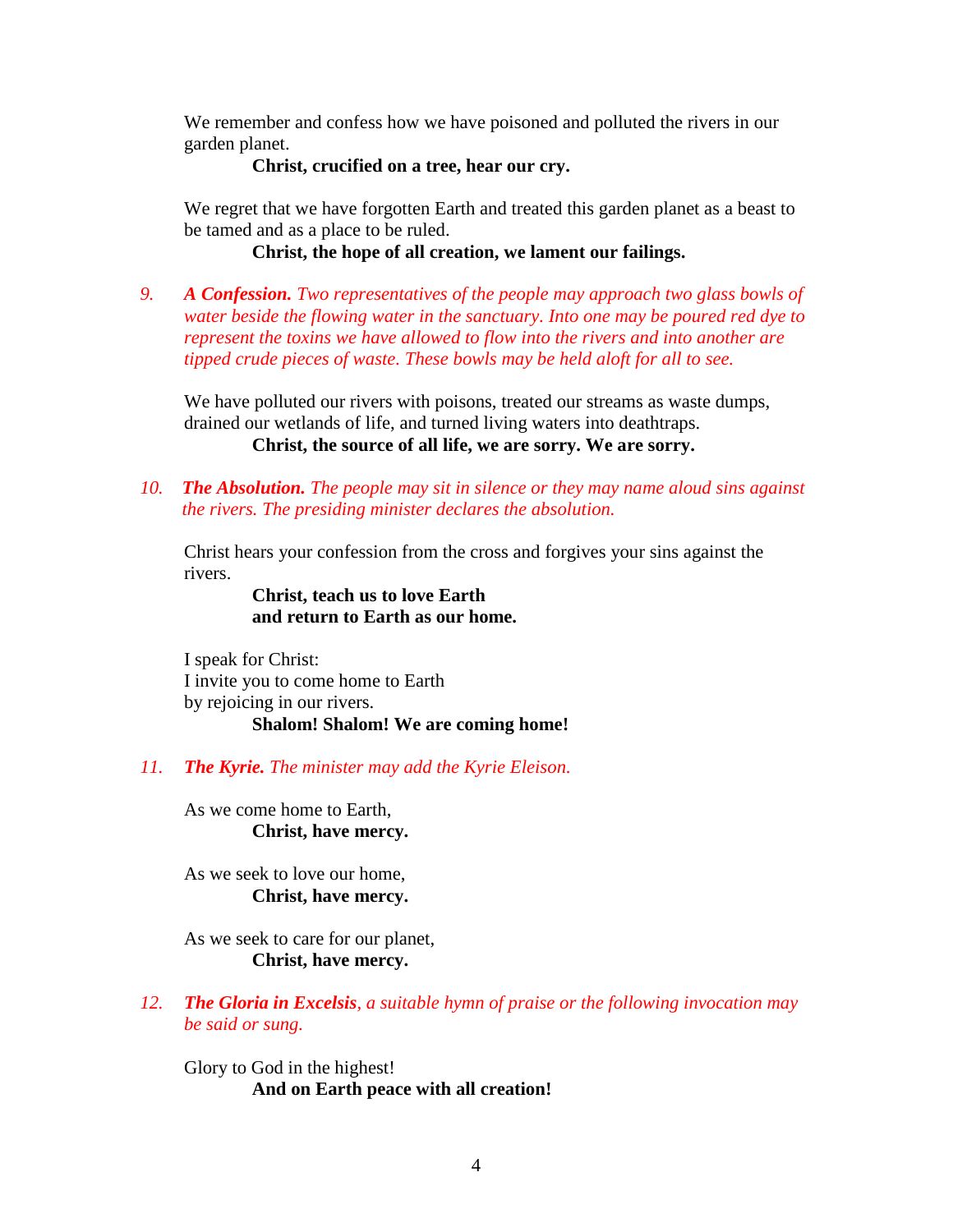*13. The Collect of the Day. The presiding minister may say:*

Let us pray.

*The community may pray silently. The following collect is said or sung.*

**God, our Creator, whose glory fills our planet, help us to discern your vibrant presence among us, especially in the riches of our rivers. Help us to stand in solidarity with your river creatures who are suffering. Lift our spirits to rejoice with the vibrant world of the rivers. We ask this in the name of Christ, who reconciles and renews all things in creation. Amen***.*

## **THE MINISTRY OF THE WORD**

- *14. All may sit for the first three readings for the Fourth Sunday in Creation and rise for the Gospel.*
- *15. A reading from Genesis chapter 8 verses 20 to 22 and chapter 9 verses 12 to 17.* "God's promise to Earth" After the flood, God promises that Earth and all of life on Earth will be preserved by God, in spite of the sins of human beings.

This is the word of the Lord. **Thanks be to God.**

*16. Psalm 104 verses 27 to 33 may be said or sung.*  "God's sustenance of Earth"

The psalm writer celebrates how God sustains all life on Earth through the Spirit and calls on God to rejoice in God's own creation.

- *17. A reading from Revelation chapter 22 verses 1 to 5* "God's healing for Earth" When creation is restored, a river will flow directly from God with trees of life growing on either side to bring healing to all nations on Earth.
- *18. The Gospel of our Lord Jesus Christ according to Matthew chapter 28 verses 1 to 10.*

### **Glory to you, Lord Jesus Christ.**

"God's celebration with Earth"

The resurrection of Christ is also celebrated by creation. An earthquake accompanies the advent of the angel and the rolling away of the stone.

This is the Gospel of the Lord, **Praise to you, Lord Jesus Christ.**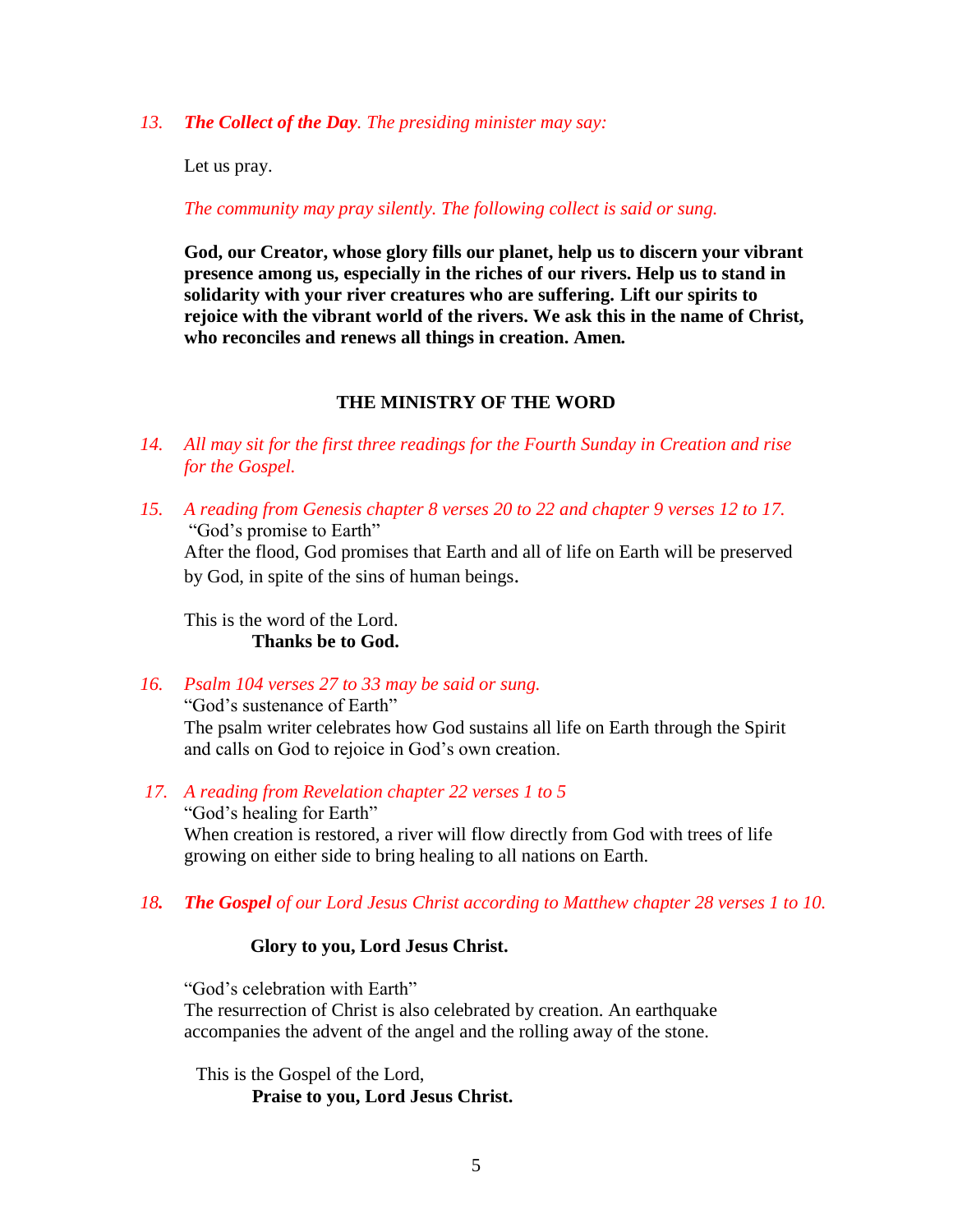- *19. A Children's Address: A hymn or song suitable for children may follow.*
- *20. The Affirmation of Faith. The Apostles' Creed or the Nicene Creed may be said here or after the sermon, or this Affirmation of Faith may be used.*

God creates all things, renews all things, and celebrates all things. **This we believe.**

Earth is a sanctuary, a sacred planet filled with God's presence, a home for us to share with all creatures. **This we believe.**

God became incarnate a part of Earth, like Adam, a human being called Jesus Christ, who lived and breathed and spoke among us, suffered and died on a cross for all human beings and for all creation. **This we believe.**

The risen Jesus is the Christ at the center of creation reconciling all things to God, renewing all creation, and filling the cosmos. **This we believe.**

The Spirit renews life in creation, groans in empathy with a suffering creation and waits with us for the rebirth of all creation. **This we believe.**

**We believe that with Christ we will rise and with Christ we will celebrate a new creation.**

*21. A Sermon. This may be followed by a time of congregational reflection involving questions and discussion and mutual encouragement. The sermon may be followed by a hymn that reflects the message of the sermon.*

### **THE PRAYERS OF THE PEOPLE**

*22. The Prayers. One or more members of the congregation may lead the people in prayer. The prayers conclude with the following prayer or another suitable prayer.*

**Jesus Christ, teach us to be at one with Earth.**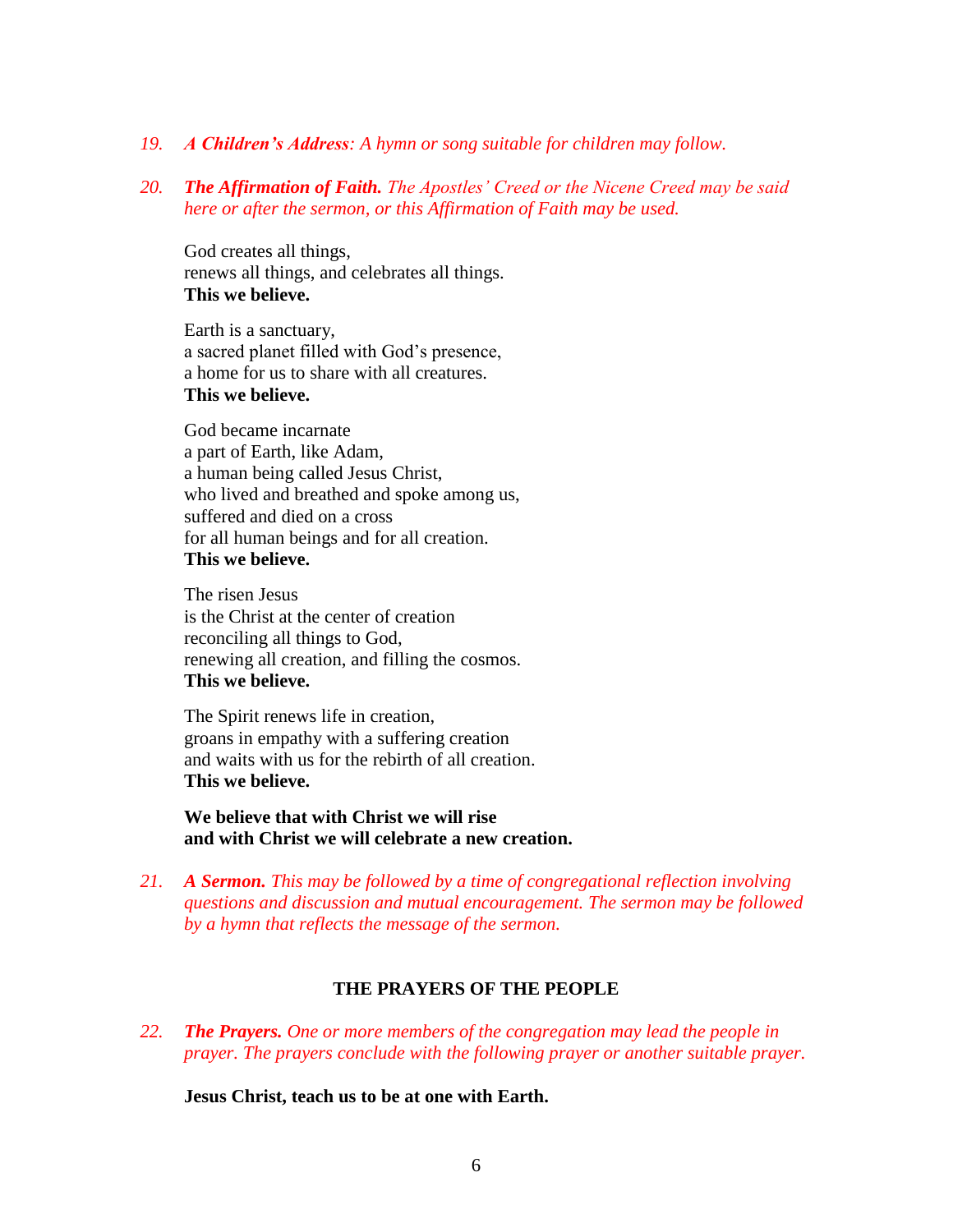**Make our spirits sensitive to the cries of creation, cries for justice from the hills and the trees. Jesus Christ, make our faith sensitive to the groans of the Spirit from the deserts, the plains, and the winds. Jesus Christ, make our souls sensitive to the songs of our kin, songs of celebration from the land, the sea, and the air. Christ, teach us to care. Amen.**

*23. A hymn or song may be sung.*

#### **THE GREETING OF PEACE**

Christ has reconciled us to God in one body by the cross. **We meet in Christ's name and share God's peace.**

The peace of the Lord be always with you. **And also with you.**

*24. The Greeting of Peace may be shared by the people, after which the gifts of the people are brought to the Lord's Table. They may be presented in silence, or a suitable prayer, such as the one that follows, may be used.* 

God, our Creator, through your love you have given us these gifts to share. Accept our offerings as an expression of our deep thanks and as a sign of our concern for those in need, including our fellow creatures on planet Earth.

**With all creation, we bless our Creator.**

## **THE GREAT THANKSGIVING**

*25 A Prayer of Thanksgiving. The presiding minister takes the bread and wine for the communion, places them on the Lord's Table and says the following or another Prayer of Thanksgiving.*

The Creator be with you and all creation. **And also with you.** 

Open your hearts.

**We open them to our Creator.**

Let us give thanks to the Maker of heaven and earth. **It is right to join creation in thanking God.**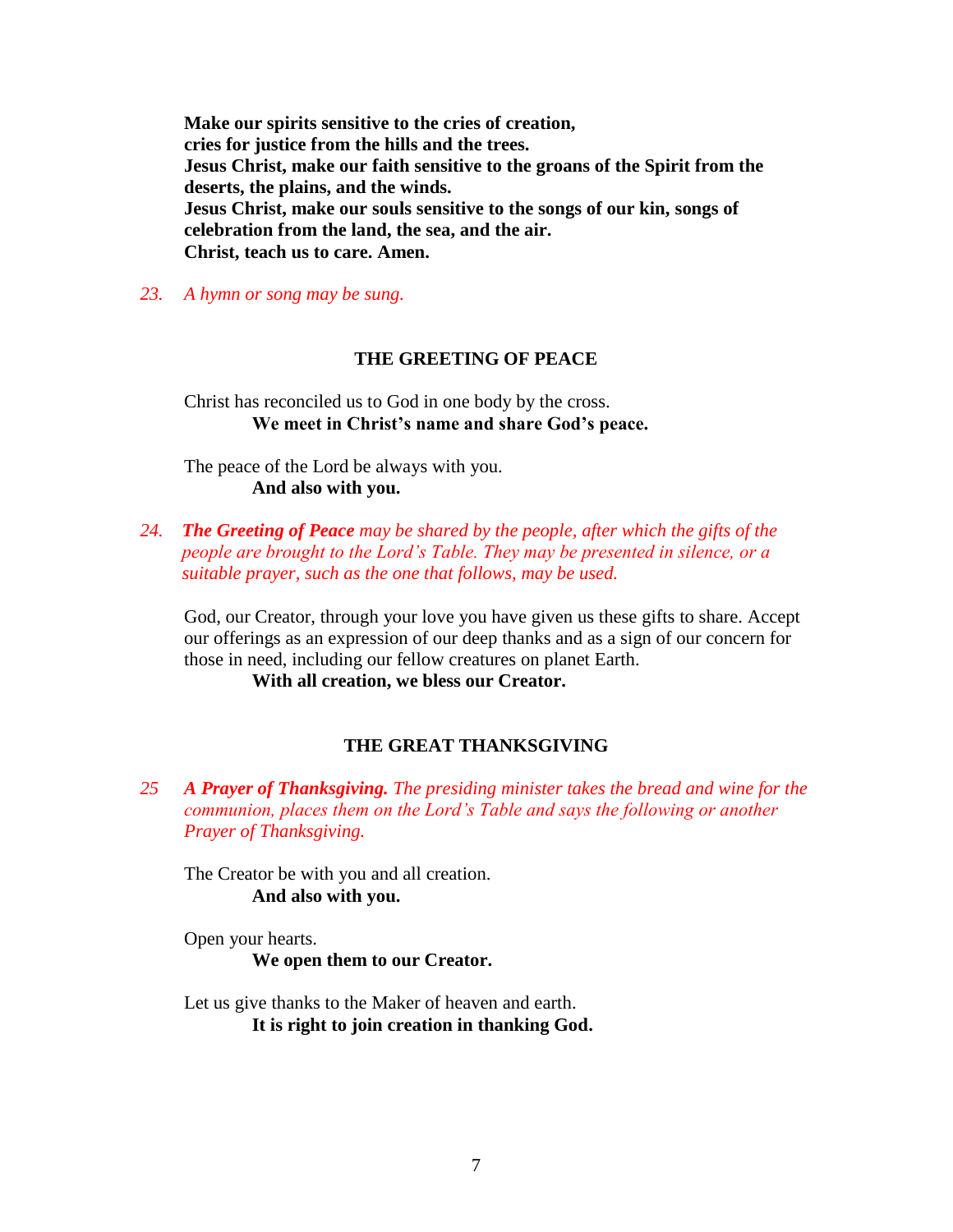It is right to give you thanks, loving Creator. Your word is the impulse for all things to be, for space, stars, and stardust to appear, for Earth to emerge from the deep, for life to be born of Earth, and for humans to be born of Earth and the Spirit.

Your Spirit is the life impulse in all things, restoring the broken and healing the wounded, groaning in anticipation of a new creation, stirring with new life born of water and the Spirit.

You chose to be born a human being, to become a part of Earth, to suffer, die, and rise from death to redeem humankind, to renew creation, and to reconcile all born of Earth and the Spirit.

Your presence is the living impulse in all things, the Christ deep among us, filling Earth—land, sea and air—filling every element and place, filling the grain and the grape we share with you this day.

Therefore with angels and archangels, ancient voices in the forest, high voices from the sky, deep voices from the sea, and the whole company of creation, we proclaim your presence among us.

> **Holy, holy, holy, God of all life, earth and sea and sky are full of your presence and glorify your name. Amen.**

- *26. The Consecration. The presiding minister says a prayer of consecration, words of institution, or other suitable prayer.*
- *27. The Lord's Prayer, if not already used, may be said here or after the communion.*

### **THE BREAKING OF THE BREAD AND THE COMMUNION**

*28. The Invitation. The presiding minister breaks the bread. The following invitation may be said.*

Come, for all things are now ready. Come to the table with all your kin and share with all in need: the gift of healing for those in pain, the gift of forgiveness for those in sin, the gift of assurance for those in doubt, and the gift of hope for those in tears.

> **May we who share these gifts also share Christ with one another and with all our kin.**

*29. During the communion, psalms, hymns, or anthems may be sung, including the following:*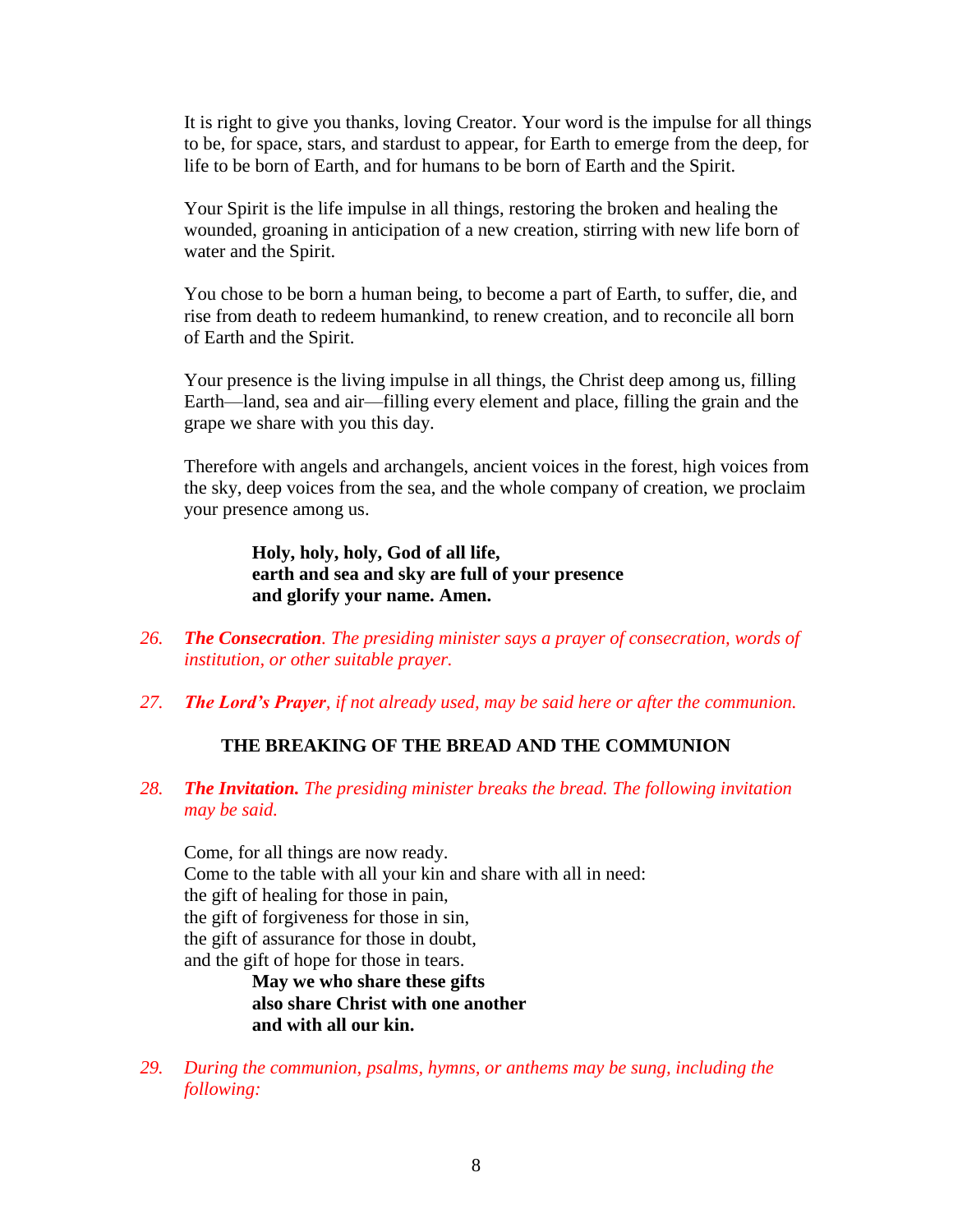**Lamb of God, who takes away all sin against God, have mercy on us. Lamb of God, who takes away all sin against Earth, have mercy on us. Lamb of God, who takes away all sin from the world, receive our prayer.**

*30. The Distribution. The people receive the Holy Communion. As the people return to their places, they may light a candle in memory of departed loved ones or one of their kin in the rivers who has become extinct.*

### **THE SENDING OUT OF GOD'S PEOPLE**

*31. The presiding minister says:*

Let us give thanks for this meal.

*The people say the following prayer or another suitable prayer.*

**We thank you, Christ, for the meal we have celebrated with you, and we pray that through your body and blood we may be healed and become agents of healing for Earth. Amen.**

*32. The Commission. The members of the Earth care or Earth ministry team may announce practical plans for Earth care sponsored by the congregation. The congregation may be commissioned for ministry to the rivers.*

Christ calls you to be his disciples, to serve him with love and compassion, to serve Earth by caring for creation, honoring the rivers God has created to provide all creatures with the water of life.

> **We will follow our crucified Lord, listening for cries of injustice from Earth and groaning with creation.**

> **We will follow our Lord, the risen Christ to become partners in healing our planet.**

**We will care for creation, restoring the rivers, loving our kin, and celebrating life.**